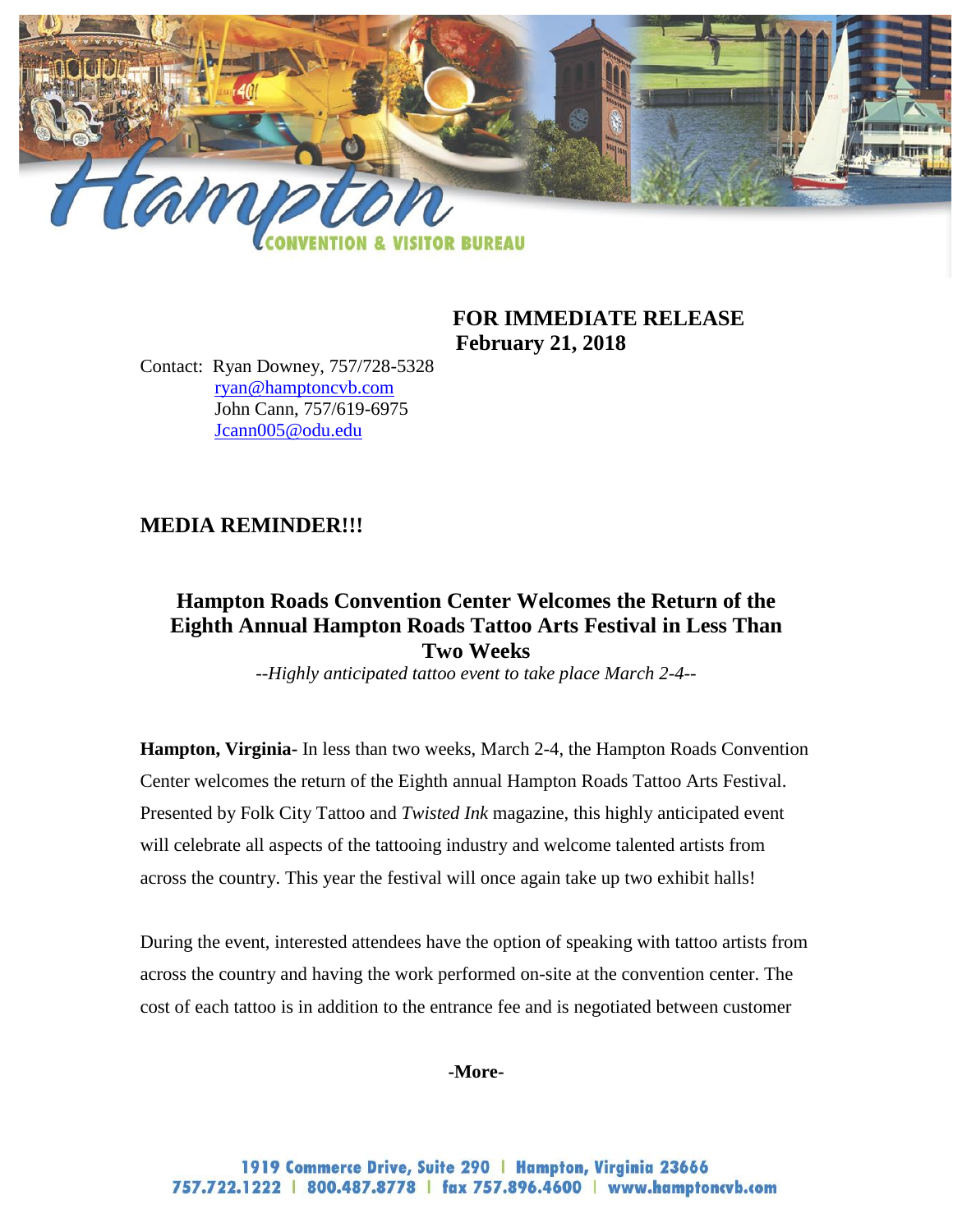#### **Hampton Roads Convention Center Welcomes the Return of the Eighth Annual Hampton Roads Tattoo Arts Festival in Less Than Two Weeks- Page 2**

and artist. Please note that many artists book fast and the best way to secure a tattoo at the festival is to set appointments with artists before the event.

"This year we have roughly 300 tattoo artists," said Cann. "If you want to meet many great custom tattoo artists all under one roof, this is the festival to attend."

The festival will feature several new and returning contests and activities, including the Sixth annual Kids Temporary Tattoo Contest and Best Booth. The Kids Temporary Tattoo Contest (ages 12 and under) will take place on Sunday, March 4 with up to 30 participants receiving a ribbon. First, Second, and Third place winners will receive trophies. In addition, there will be a new free game section for both adults and children.

Another big highlight of this year's festival is the Seventh annual Miss Hampton Roads Pin-Up Girl Contest, taking place Saturday, March 3. Twenty pre-selected finalists will show in their pin-up inspired garb of the 50's, 60's, and 70's to compete for top prize (\$2500 in total prizes, including \$1000 cash).

On Sunday, March 4, Family Day returns to the Hampton Roads Tattoo Arts Festival! Attendees will enjoy an expanded family area, with plenty of activities for the little ones, including a bounce house, balloon animals, and more.

In addition to all of the scheduled activities and events, the Hampton Roads Tattoo Arts Festival is happy to welcome The Olde City Sideshow, a fully scalable immersion performance that encompasses the 'Old City' stylings of Vaudeville, Burlesque, and the historical sideshow acts mixed with Philadelphia's counter-culture influences.

Other highlights of this year's festival include daily categorized tattoo contests, art

**-More-**